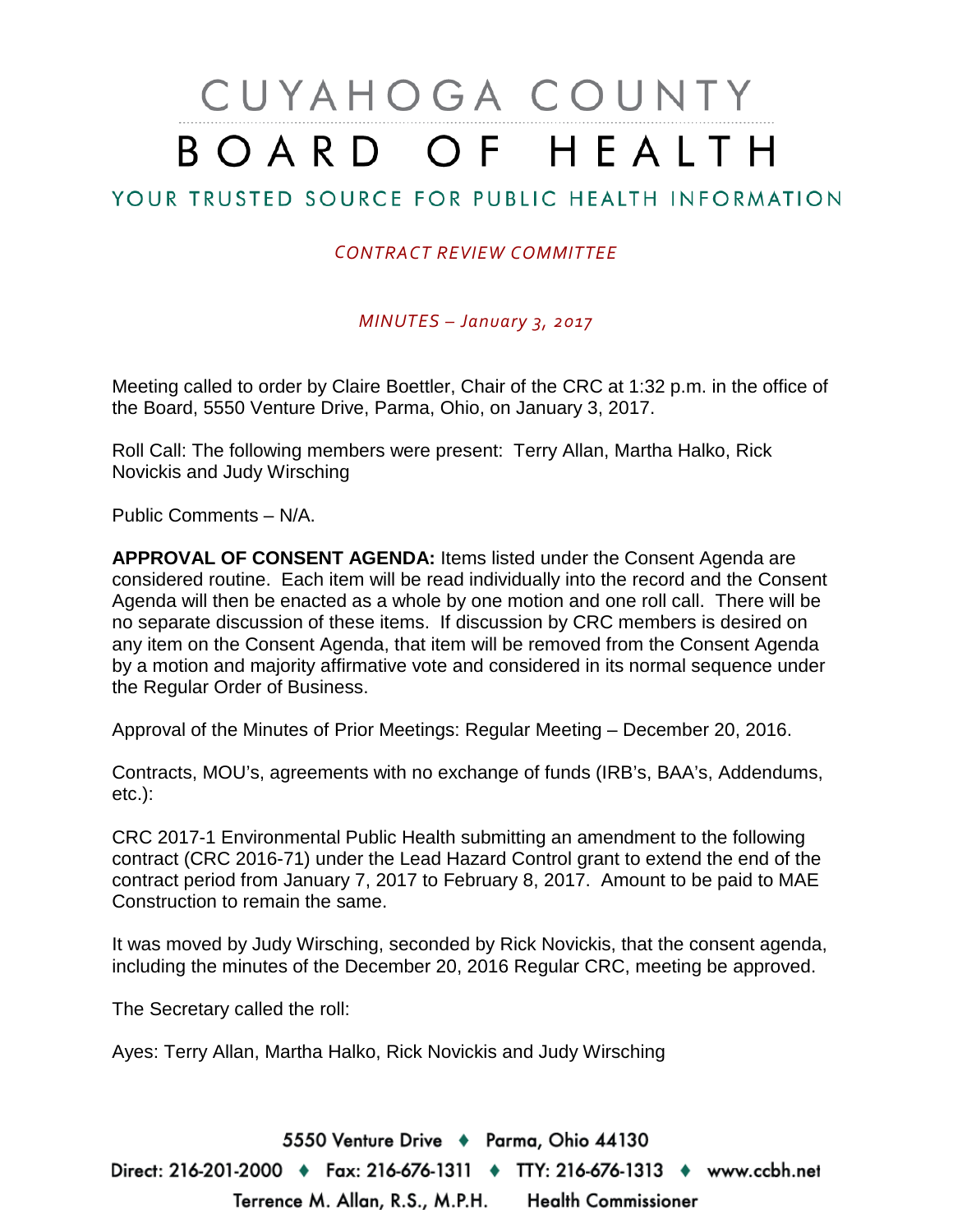#### **CONTRACTS AND AWARDS:**

Tabled Items

CRC 2016-106 Lead Removal Abatement Project 13601 and 13603 Milan Ave. East Cleveland, Ohio 44112 RFP# 2016-06

No action taken on CRC 2016-106 at this time.

CRC 2016-121 Ryan White Part A Program – Direct Services

RFP# 2016-08

No action taken on CRC 2016-121 at this time.

CRC 2016-122 Ryan White Part A Program – Administrative Services

RFP #2016-09

No action taken on CRC 2016-122 at this time.

New Items For Review

Bid/Quote Openings ≥ \$25,000.00

None

Bid/Quote Openings < \$25,000.00

Lead program Bid Opening presented by: Stephanie McConoughey

It was moved by Rick Novickis, seconded by Judy Wirsching that the following quote (CRC 2017-2) for lead laboratory services be accepted as the lowest and best, and a contract be awarded to Accurate Analytical Testing, LLC in the amount of \$10,925.00 (ref. enclosed).

The Secretary called the roll:

Ayes: Terry Allan, Martha Halko, Rick Novickis and Judy Wirsching

Expenditures: Contracts up to \$25,000

None

5550 Venture Drive + Parma, Ohio 44130

Direct: 216-201-2000 ♦ Fax: 216-676-1311 ♦ TTY: 216-676-1313 ♦ www.ccbh.net Terrence M. Allan, R.S., M.P.H. Health Commissioner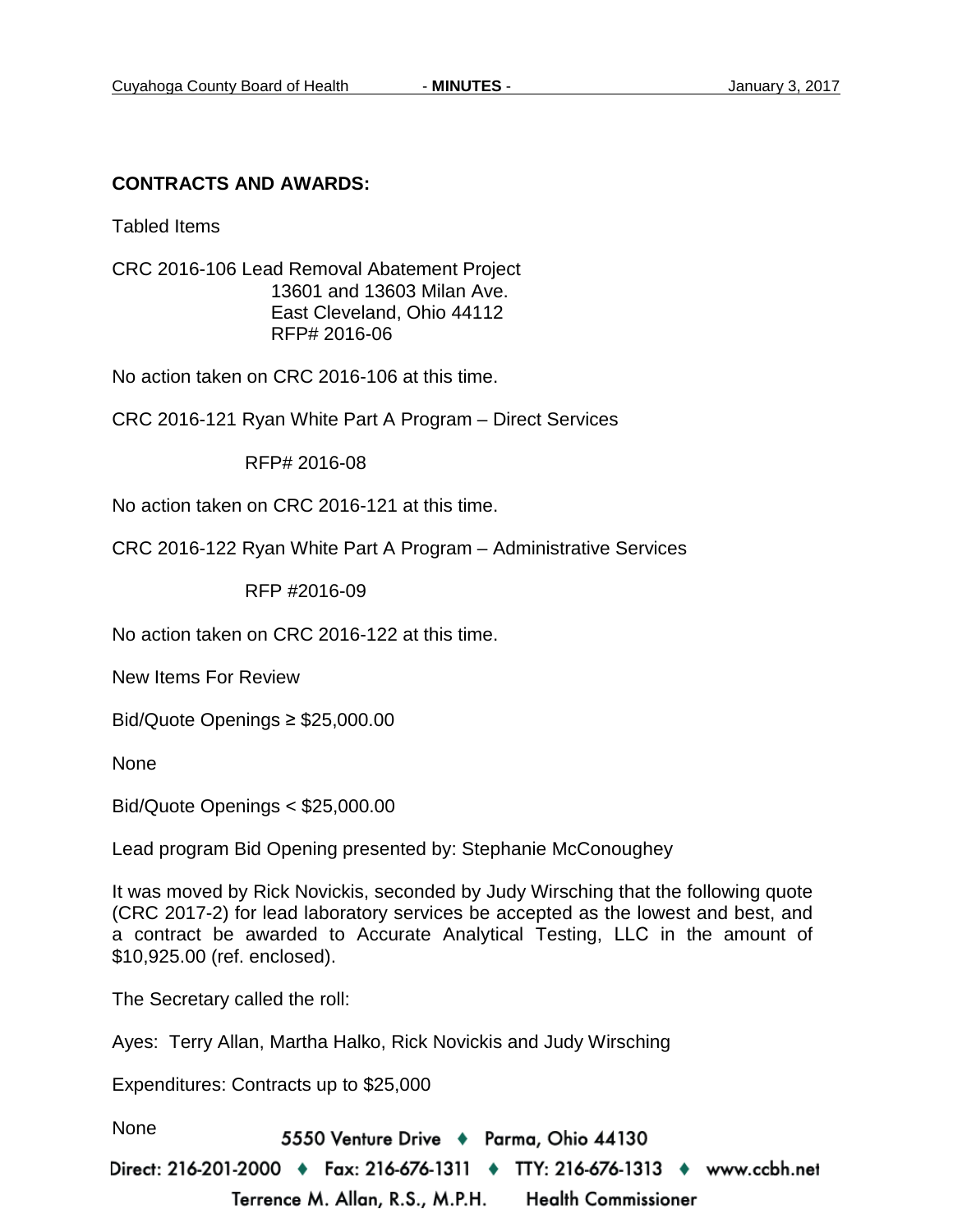Revenue Generating Agreements up to \$25,000

None

**Contract Rescissions** 

None

**Other Business** 

Public Comment - N/A.

Thereupon, it was moved by Judy Wirsching, seconded by Martha Halko, that the following Motion be adopted:

BE IT RESOLVED that the meeting be adjourned at 2:08 p.m.

The Secretary called the roll:

Ayes: Terry Allan, Martha Halko, Rick Novickis and Judy Wirsching

**Committee Chair** 

Clerk

5550 Venture Drive + Parma, Ohio 44130 Direct: 216-201-2000 • Fax: 216-676-1311 • ITY: 216-676-1313 • www.ccbh.net Terrence M. Allan, R.S., M.P.H. **Health Commissioner**